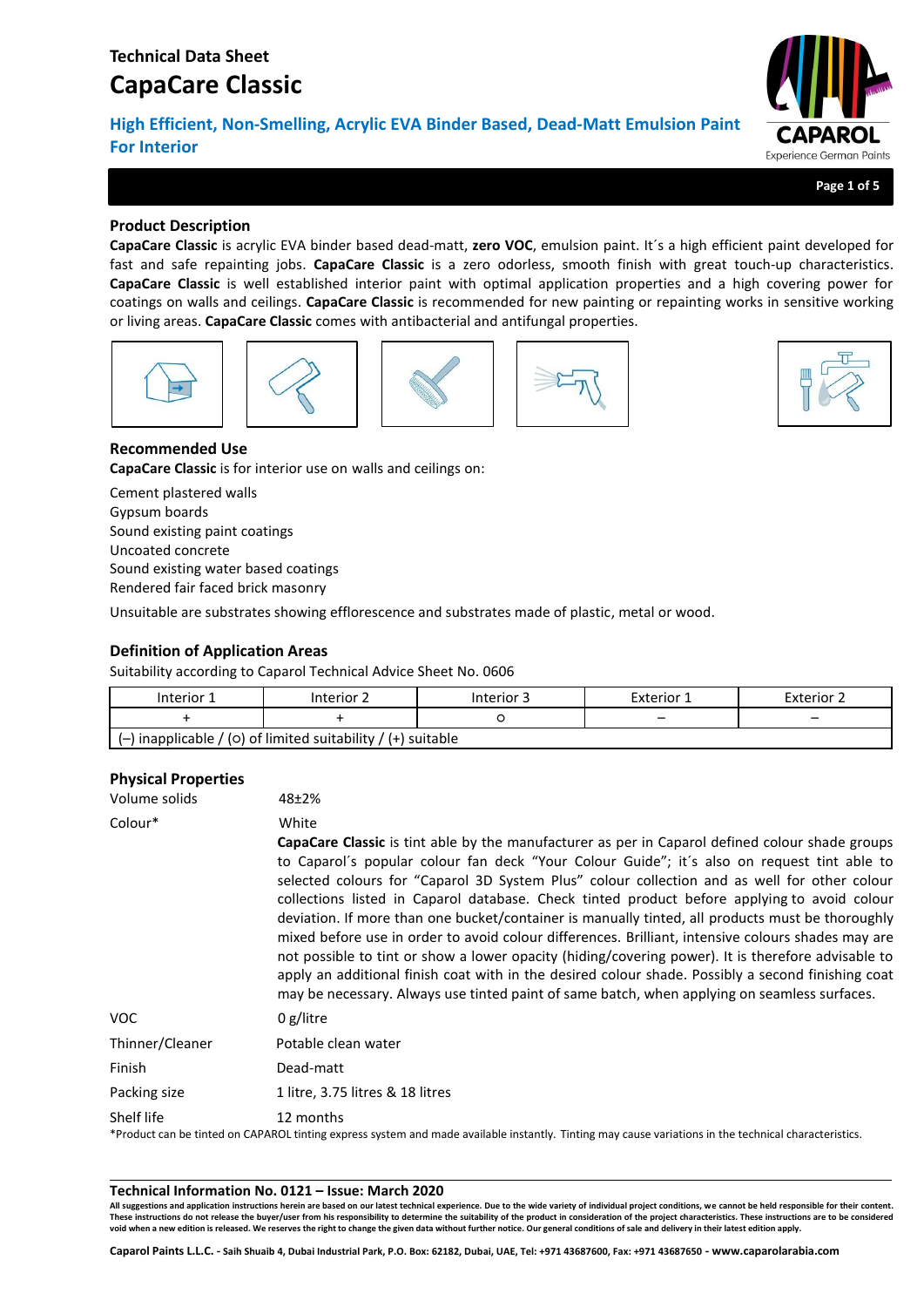# **Technical Data Sheet CapaCare Classic**

**High Efficient, Non-Smelling, Acrylic EVA Binder Based, Dead-Matt Emulsion Paint For Interior**



**Page 2 of 5**

## **Advantages**

Zero odors Non-smelling Very efficient for fast and safe repainting jobs Smooth finish with great touch-up characteristics Higher than average wash ability Superior adhesion on all suitable substrates Surpassing hiding power Best in class opacity Good resistance to aqueous disinfectants and household cleaners Easy to apply Fast drying

# **Certificates and Test Values\***

Wet abrasion passes 10000 cycles as per DIN 53778 Excellent opacity tested as per ASTM D2805-11 Flame Spread Index (FSI) Class A as per ASTM E84 Smoke Development Index (FSI) Class A as per ASTM E84 Excellent anti-bacterial properties tested as per BS ISO 22196:2007 Fungal resistance tested as per ASTM D 3273 DCLD Product Conformity certified ESMA ECAS GREEN LABEL 5 Star Environmental Efficiency Rating certified Abu Dhabi Quality and Conformity Council Conformity certified ADCE certified civil supplier \*Additional certificates and approvals may available on request or could be arranged if required.

## **Environment and Health**

- **Volatile Organic Compounds (VOC):** 0 g/l considered as "Non Detected" as per ISO 17895:2005
- **Semi Volatile Organic Compounds (SVOC):** 0 g/l considered as "Non Detected" as per ISO 17895:2005
- **Hazardous Chemicals - free from:**
	- Formaldehyde : < 1 mg/kg as per ASTM D6191:97
	- Heavy Metals: < 0.01 & 0.05 mg/kg is considered as Not Detected or Zero as per ASTM E1613/IHP 028
	- Alkyd Phenol Ethoxylates (APEO): < 1 mg/kg as per USEPA 8260B
	- Phthalates: < 1 mg/kg as per (GC-MS)

**CapaCare Supreme it is environmentally friendly and has zero Volatile Organic Compounds (VOC) as well Semi Volatile Organic Compounds (SVOC). CapaCare Supreme is free from all Harmful Chemicals and Heavy Metals.**

## **Surface Preparation**

The substrate must be even, clean, permanently dry, solid, sound/stable, and free from inclusions, loose particles and all separating materials that may prevent adhesion. Remove unsound coatings of enamels, dispersion paints, synthetic renders/plasters and unsound mineral paint coatings. Concrete and plaster surfaces with dirt deposits or fines/sintered layer must be cleaned mechanically or with high-pressure cleaner, in compliance with the regulations.

### **Technical Information No. 0121 – Issue: March 2020**

**All suggestions and application instructions herein are based on our latest technical experience. Due to the wide variety of individual project conditions, we cannot be held responsible for their content. These instructions do not release the buyer/user from his responsibility to determine the suitability of the product in consideration of the project characteristics. These instructions are to be considered void when a new edition is released. We reserves the right to change the given data without further notice. Our general conditions of sale and delivery in their latest edition apply.**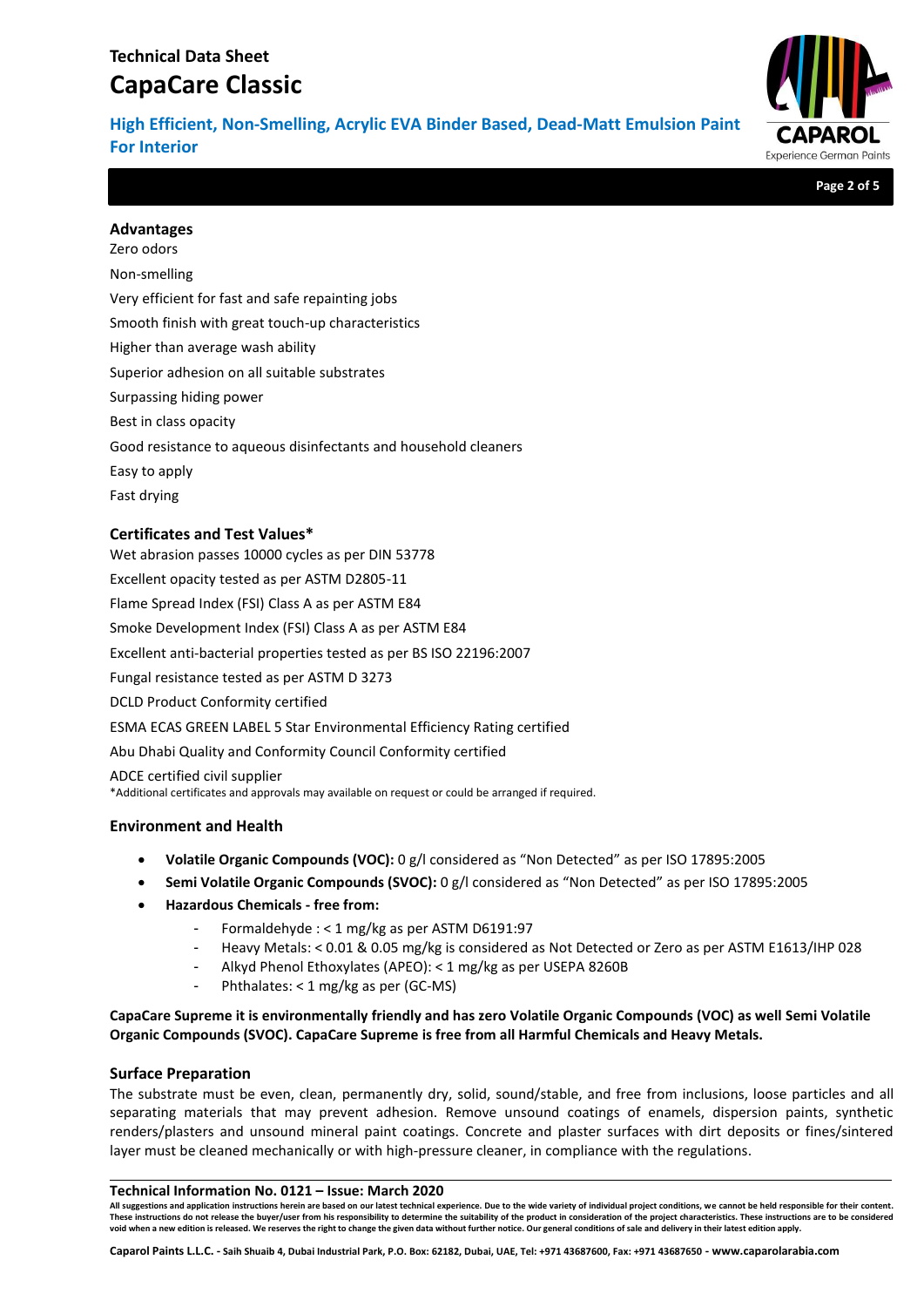# **Technical Data Sheet CapaCare Classic**

**High Efficient, Non-Smelling, Acrylic EVA Binder Based, Dead-Matt Emulsion Paint For Interior**



**Page 3 of 5**

Clean sound, adherent paint coatings dry or wet. Clean surfaces with organic growth (moss, algae and mild) by high pressure water jet in compliance with the regulations. Treat the surfaces with **CapaTox** and allow drying thoroughly. Clean surfaces soiled with industrial gases or soot by high pressure water jet and suitable cleaners in compliance with the regulations. The penetration of water and moisture in cracks, joints, coarse-textured pores, etc., must be excluded. If necessary, carry out additional substrate levelling measures. Check existing coatings for their load-bearing capacity. Remove any non-load bearing or structurally weak coatings. Any damaged areas or surface irregularities should be repaired before application. Repairs must be well set and dried out. Damp or not fully cured substrates can lead to defects in subsequent coats, such as blistering or cracks. It is most important that substrates are correctly prepared prior to application of paint.

### **Mixing Paint**

**CapaCare Classic** is single component water based product, should be mixed properly before application. The material can be diluted with potable clean water only. Stir **CapaCare Classic** with a low-speed stainless steel agitator. Do not use mixers made of aluminium - danger of discolouration. Use as little water as possible to achieve application consistency. Stir well before application. For airless spraying the amount of water added depends on the requirement of the airless machine. If necessary adjust to working consistency with tap water up to max. 10 %.

Ensure short stirring times at low speed to prevent foam formation in the binding agent. Foam formation can have an impact on wet adhesion with significantly lower consumption, and hence due to the lower paint density, can cause the substrate to shine through. This, in turn, leads to patchy and inhomogeneous drying of the render layer. As a rule, in case of strong colour shades less water needs to be added to achieve the optimum application consistency. Diluting the material too much will make application more difficult and will result in poorer characteristics (e.g. hiding power, colour shade). It´s strongly recommend to use the thinned paint in same shift and not to store for next day as there are might chances of paint losing its characteristic's, settling, formation and chances of bacterial contamination from external sources. Hence recommended to estimate paint required for the shift and mix accordingly to avoid any problems.

### **Film Thickness and Spreading Rate\***

|                            | <b>Minimum</b> | <b>Typical</b> | Maximum |                       |
|----------------------------|----------------|----------------|---------|-----------------------|
| Wet film thickness         | 91             | 102            | 114     | цm                    |
| Dry film thickness         | 40             | 45             | 50      | цm                    |
| Theoretical spreading rate | 11.0           | 9.8            | 8.8     | m <sup>2</sup> /litre |

\*Indicated rates are indicative per coat, due allowance and wastage factor should be considered in practical application. This indication does not take into account usage for spilling or loss on site. The figure may also vary according to substrate or application conditions. The exact rate of consumption for your particular project is best established by a trial application on site and executed by your desired applicator.

| Drying Time*          |                |                |                |  |
|-----------------------|----------------|----------------|----------------|--|
| Substrate temperature | $10^{\circ}$ C | $25^{\circ}$ C | $40^{\circ}$ C |  |
| Touch dry             | 4              |                |                |  |
| Dry to over coat      | 12             |                |                |  |
| Ready for stress      | 96             | 48             | 24             |  |

\*The material cures physically by evaporation of water. Drying time generally related to air circulation, temperature, film thickness, no of coats and relative humidity. The given data must be considered as guidelines per coat only. The actual drying time before recoating may be shorter or longer, depending on film thickness, ventilation, humidity, underlying paint system, requirement for early handling and mechanical strength etc. The figures given are typical with: Good ventilation (outdoor exposure or free circulation of air), typical film thickness, on coat on top of inert substrate and relative humidity 70%.

## **Application Conditions**

Substrate temperature should be min.5°C and at least 3°C above the dew point of the air. Suitable processing temperature should between + 5 °C to approx. 40 °C for material, substrate, water and ambient air during application and curing. At application below 10°C drying temperature will be significantly extended and spraying characteristics may be impaired. Paint to be applied to suitable primed surface. Do not apply during strong wind, fog, high relative humidity, and imminent rain or frost. Do not apply or leave to dry in direct sunlight as this can lead to differences in gloss levels and even to slight cloudiness.

#### **Technical Information No. 0121 – Issue: March 2020**

**All suggestions and application instructions herein are based on our latest technical experience. Due to the wide variety of individual project conditions, we cannot be held responsible for their content. These instructions do not release the buyer/user from his responsibility to determine the suitability of the product in consideration of the project characteristics. These instructions are to be considered void when a new edition is released. We reserves the right to change the given data without further notice. Our general conditions of sale and delivery in their latest edition apply.**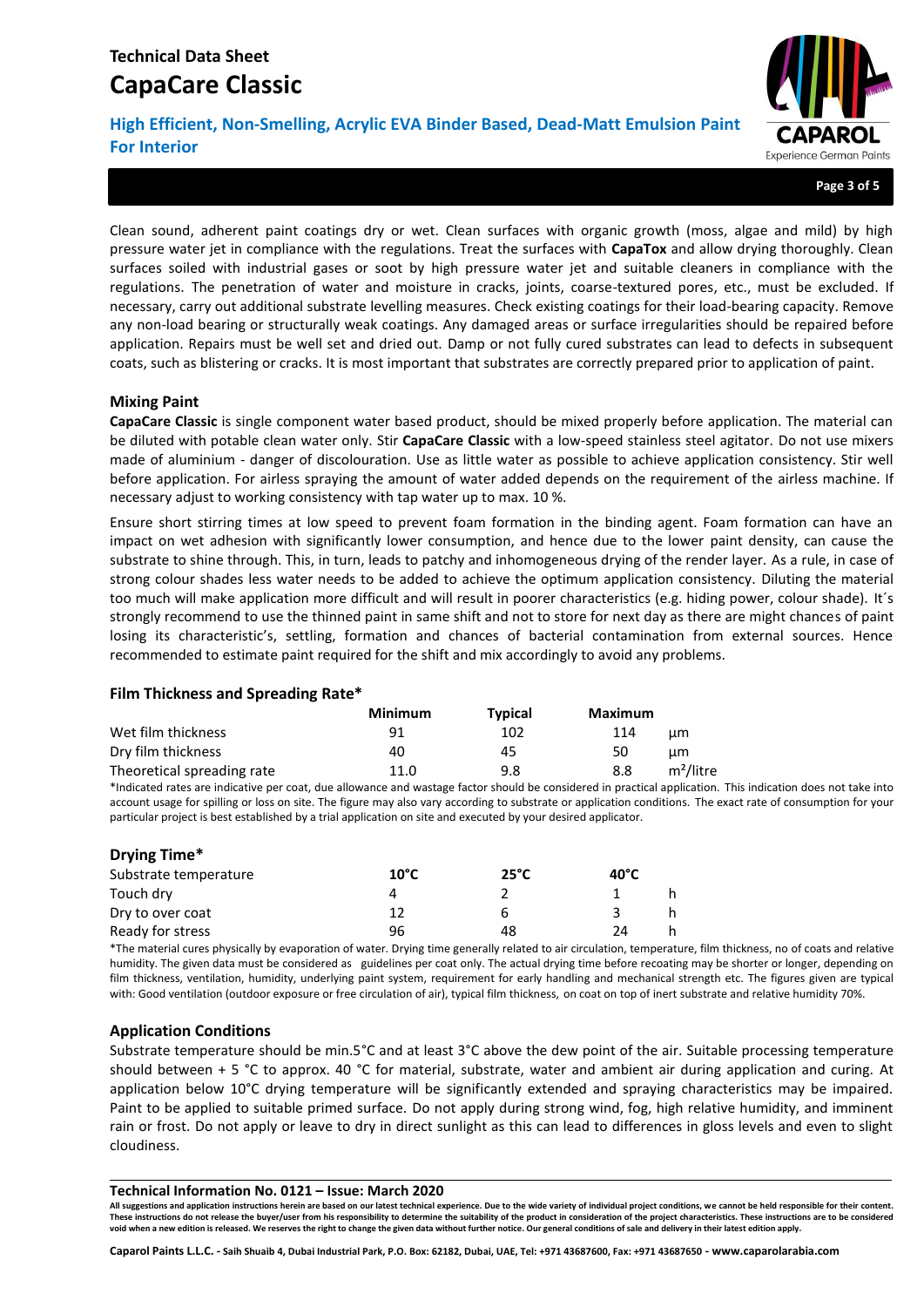# **CapaCare Classic**

**High Efficient, Non-Smelling, Acrylic EVA Binder Based, Dead-Matt Emulsion Paint For Interior**



**Page 4 of 5**

# **Application Equipment's/Tools**

Manually application by roller, brush or airless spraying equipment

# **Guiding data for airless spray equipment\***

Spraying angle: 50°- 80° Nozzle size: 0.018" - 0.026" Pressure: 150 - 180 bars

\*The spray details given above are intended as a guide only, fluid hose length, diameter, paint temperature and project complexity all influence the choice of tip and operating pressure. Always check to ensure that filter is clean.

# **Typical Application Procedure\***

Depending on the type and condition of the substrate, it may be necessary to apply consolidating, absorbency-regulating prime coatings. On suitable mineral substrate it is usually necessary to apply an absorbency-equalizing and adhesion promoting prime coat with **CapaPrime**. On organic substrates we recommend using colour-adjusting intermediate coats if the colour shade of the finishing render is very different to the colour shade of the substrate. When using render textures, a colour shade adjusting intermediate coat is generally recommended. We recommend to tint the primer or to use an intermediate coat in the matching colour shade before applying tinted **CapaCare Classic**.

Allow thorough drying of priming/intermediate coats before further application. Apply **CapaCare Classic** with suitable roller, brush or airless spraying equipment homogeneously to the complete surface and immediately treat the material as per desired design.

Apply thoroughly an even layer and avoid overlapping that may be caused by stories of scaffolding.

To avoid lapping on large area surfaces, care should be taken to have a sufficient number of hands/craftsmen on the job and to apply the material wet-on-wet without interruption.

\* For system specific application instructions please refer to detailed MS (method statement) or specification.

# **Typical Paint System\***

**CapaCare Classic** can be used on suitable interior surfaces as follows:

| Interior surface standard typical paint system | Coats |
|------------------------------------------------|-------|
| CapaPrime                                      |       |
| CapaCare Classic                               |       |

\* Above mentioned paint system is for general guide line only, can be changed as per specification requirements. As it is impossible to list herein the wide variety of substrates and their specific problems, please request our technical assistance in case of queries. We will provide appropriate working methods.

## **Important Note**

The characteristic values stated are average values or approx. values. We use natural raw materials in our products, which mean that the stated values can vary slightly in the same delivery batch; this does not affect the suitability of the product for its intended purpose. Being natural products, the granular materials used in the paint finishes, may occasionally cause slight colour variation in the finished coating. Use only material marked with identical batch numbers or, if utilizing material from different batches, mix the entire quantity needed in advance.

As usual for interior paints, **CapaCare Classic** paint system must not be applied in direct sunlight or on sun heated surfaces and high relative humidity. Apply wet-on-wet and without interruption to avoid lapping. Stir and sieve the paint thoroughly in case of airless spray application. Do not apply on horizontal surfaces exposed to moisture. Do not apply on calcareous (high lime) substrates and lightweight renders/plasters.

In case of moist conditions yellowish transparent traces of additives, showing a slightly glossy shine and stickiness, may occur on the surface of compact, cool substrates or by means of delayed drying caused by surrounding conditions. The traces of additives (Emulsifier washouts) are water-soluble and will disappear under the influence of a sufficient water quantity, e.g. washing by water. The quality of the dried coating will not be affected by these changes.

#### **Technical Information No. 0121 – Issue: March 2020**

**All suggestions and application instructions herein are based on our latest technical experience. Due to the wide variety of individual project conditions, we cannot be held responsible for their content. These instructions do not release the buyer/user from his responsibility to determine the suitability of the product in consideration of the project characteristics. These instructions are to be considered void when a new edition is released. We reserves the right to change the given data without further notice. Our general conditions of sale and delivery in their latest edition apply.**